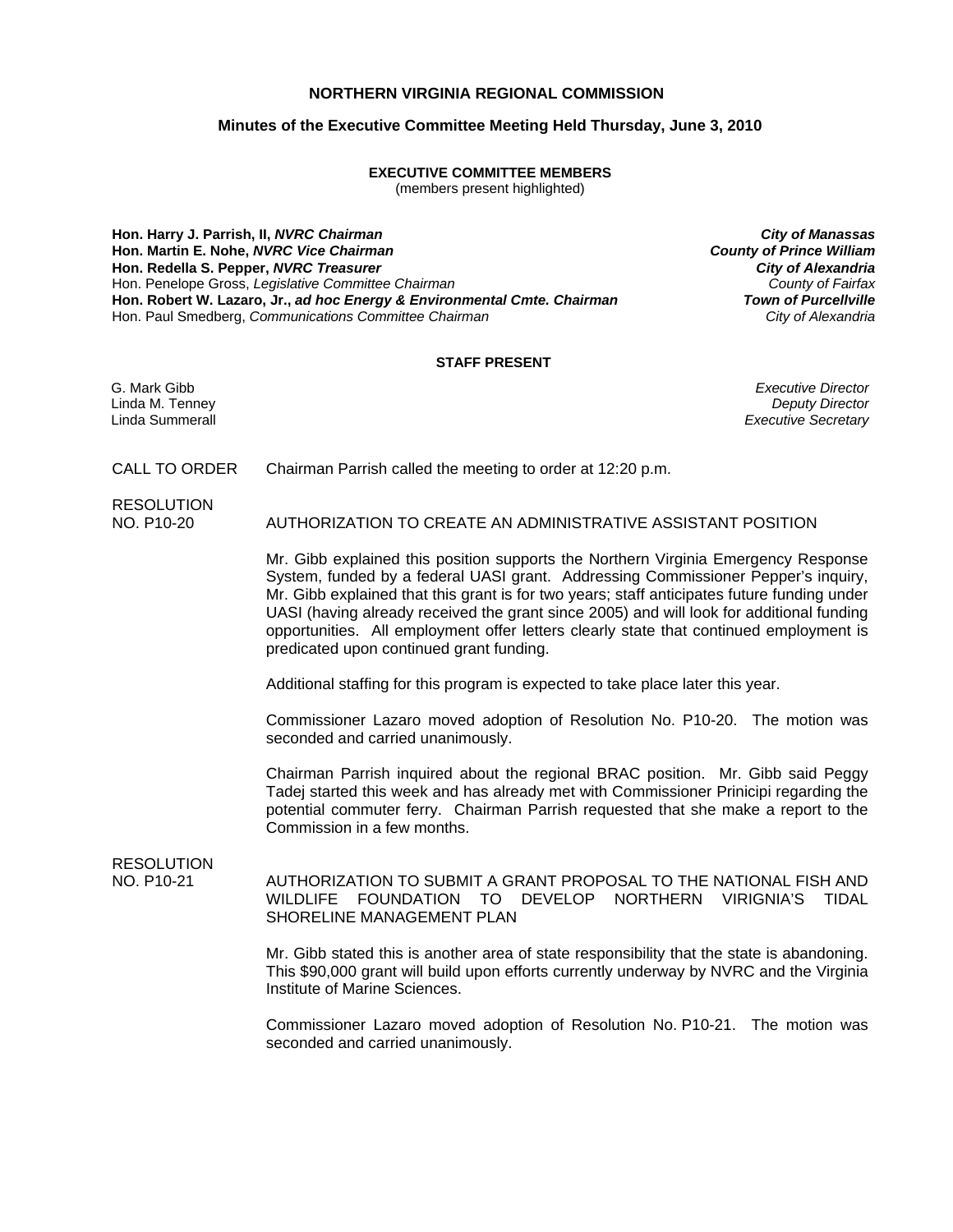Summary Minutes of the NVRC Executive Committee June 3, 2010 Page 2 FINANCIAL REPORTS The March reports were included in the meeting package, and staff distributed the financial reports for April. Mr. Gibb noted that the expenditures for April are high because the month had three payrolls instead of the normal two. However, NVRC is receiving a \$15,000 rent credit due to lowered taxes and operating expenses. PROPOSED FY 2011 BUDGET Mr. Gibb commented that there are still a lot of unknowns, with a 68 percent cut in state appropriations. At this point, staff is not sure there will be money to provide the required match for some grants (UASI is an example), while other expected grants have not been awarded. Last fall the Commission adopted a preliminary FY11 budget that was distributed to the member jurisdictions. Mr. Gibb proposed that the Commission go forward with that budget and a final FY11 budget will be presented for adoption in July. Mr. Gibb reminded the members that Senator Colgan recommends asking the state for its two years appropriations (FY11 and FY12) and putting it into FY11; this would allow NVRC to meet grant matches. Commissioner Pepper raised the point that several Commissioners thought this was a risky strategy. She added that the jurisdictions are not in a position to make up this funding. Mr. Gibb emphasized that he will not ask them to, even though Arlington and Fairfax have volunteered additional funding, because he believes this is the state's obligation. Chairman Parrish expressed concern about the future, adding there is a letter from Senator Colgan asking the Governor for assistance. Reviewing state appropriations, Ms. Tenney noted \$416,163 had been appropriated to NVRC for FY10. It was later reduced administratively to \$374,547. The FY11 appropriation is \$132,124. Mr. Gibb stated that if we have the opportunity to explain to our delegation how the state appropriation is used and how much the region stands to lose no doubt they will help us. Chairman Parrish asked what mechanism will be used to get the funding restored. Mr. Gibb said to start with the Governor's budget. Commissioner Pepper said that asking to combine two years' appropriations looks reckless. Responding to Chairman Parrish, Mr. Gibb replied the Commission does not have a required fund balance level. Ms. Tenney added the balance was \$58,000 in March. Many years ago, the Operations Committee gave the guidance that staff should strive to have three months' operating expenses as a fund balance, but this was never codified. One challenge has always been that if the fund balance is sizable during a down economy the member jurisdictions might want a dues reduction, thereby defeating the purpose of striving to maintain a reserve for contingencies. Commissioner Nohe suggested meeting with the secretaries whose departments could be impacted if the region loses grants (e.g., Health and Human Resources for AIDS grants, Commonwealth Preparedness for UASI grants; Natural Resources for the environmental grants) and explain the situation. Mr. Gibb replied that Secretary Suit met with the Chief Administrative Officers Committee last month for a briefing on Northern Virginia's regional emergency services planning. Mr. Gibb added his support for meeting with the cabinet secretaries and the Northern Virginia Delegation. He informed the members that Commissioner York wants the region's mayors and chairs to meet with the Governor on this issue.

> Commissioner Lazaro advised thinking through the approach very carefully. It may be worthwhile trying to involve the media.